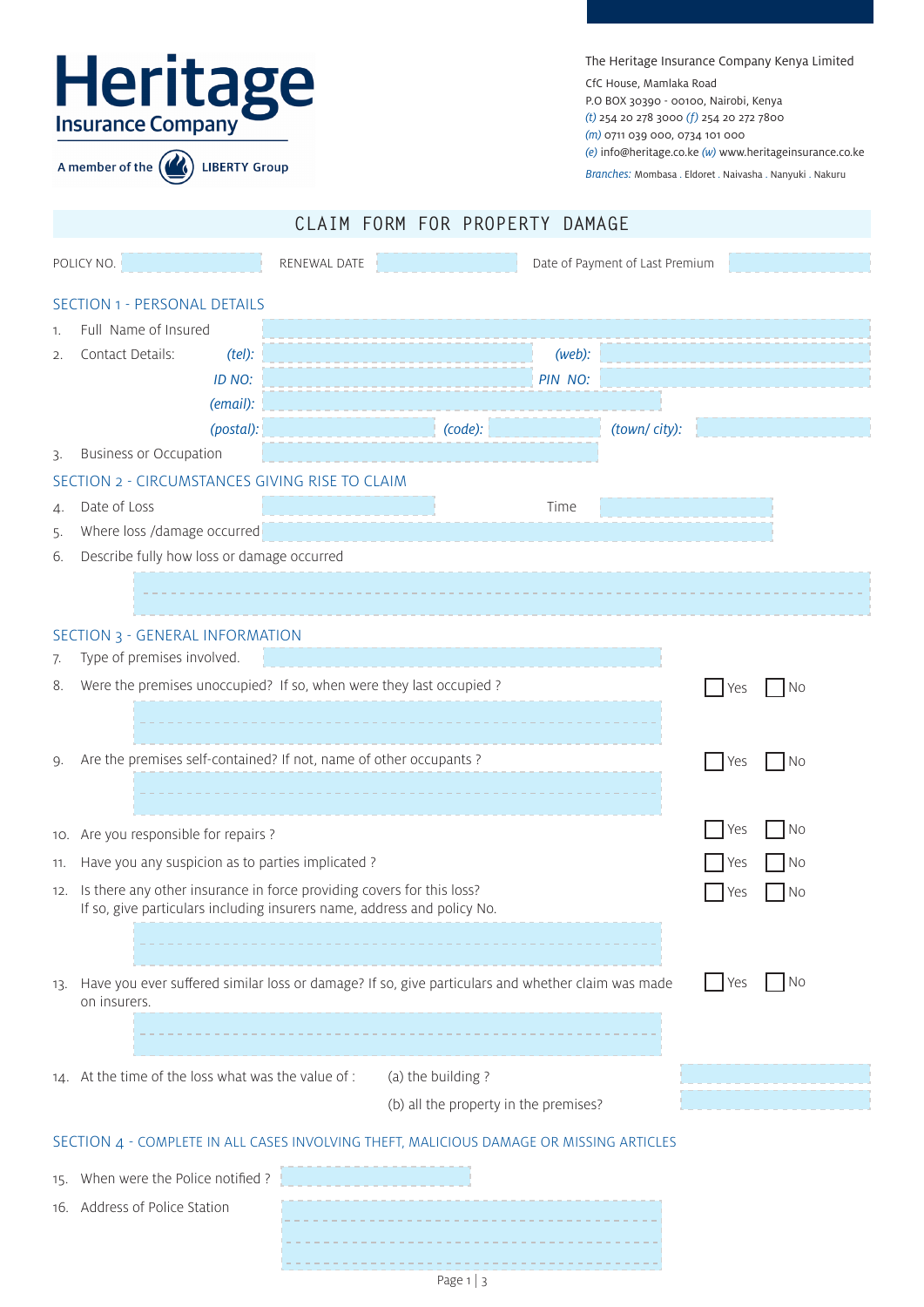| 17. What other steps have you taken to recover property.                                              |     |    |
|-------------------------------------------------------------------------------------------------------|-----|----|
| 18. Give full details of method of entry to premises                                                  |     |    |
| 19. If alarm is fitted, did it function properly? If not, give reasons                                | Yes | N0 |
| 20. Are guards employed? If so, name of firm                                                          | Yes | No |
| SECTION 5 - COMPLETE IN CASES INVOLVING LOSS IN TRANSIT                                               |     |    |
| 21. Starting point and destination of transit:                                                        |     |    |
| 22. Who was accompanying property lost?<br>If employees, state age and duties :                       |     |    |
| 23. Are they Insured under Fidelity Guarantee Policy?<br>If so, Insurers name, address and Policy No. | Yes | Νo |
| 24. How often is this transit made?                                                                   |     |    |
| 25. What is maximum ever carried at one time?                                                         |     |    |
| <b>SECTION 5 - AMOUNT CLAIMED</b>                                                                     |     |    |
| Kshs.<br>26. State Amount Claimed:                                                                    |     |    |
| Please refer overleaf for details.                                                                    |     |    |

## DECLARATION :

I/ We declare that I/ We have not withheld any material information and that all statements made on this form are true to the best of my / our knowledge and belief and that articles and property described overleaf belong to me/us, and that no other person has any interest whether as owner, Mortgage, Trustee or otherwise except as mentioned in the Policy.

Date \_\_\_\_\_\_\_\_\_\_\_\_\_\_\_\_\_\_\_\_\_\_\_\_\_\_\_\_\_\_\_\_\_\_\_ Sign ( And rubber stamp if corporate ) \_\_\_\_\_\_\_\_\_\_\_\_\_\_\_\_\_\_\_\_\_\_\_\_\_\_\_\_\_\_\_\_ (if Policyholder is body corporate, title of person signing)